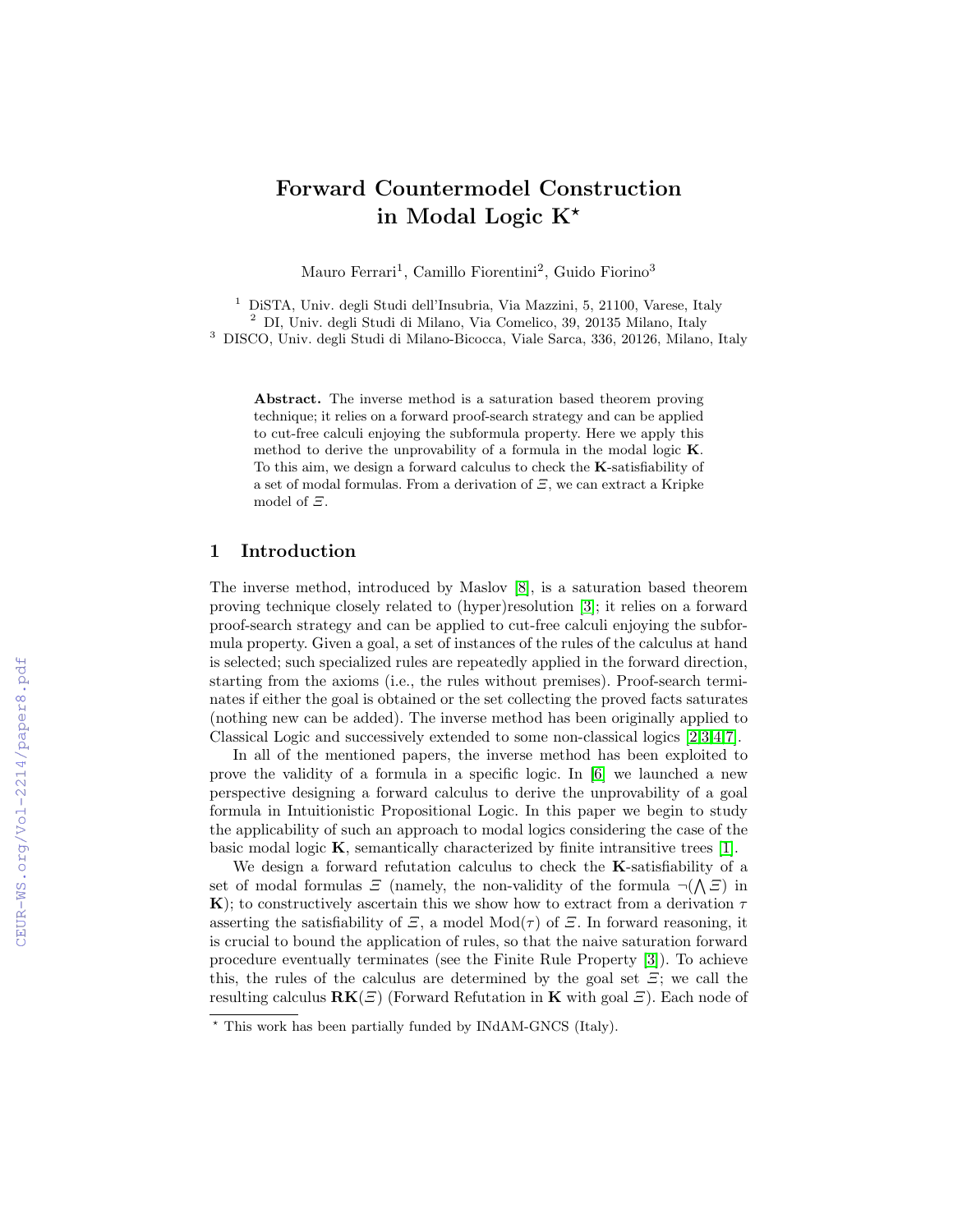an  $\mathbf{R}\mathbf{K}(\mathcal{E})$ -derivation is a set containing formulas constructed using the ones in  $\mathcal{E}$ . Axioms of  $\mathbf{R}\mathbf{K}(\mathcal{E})$  are maximal consistent sets of the set of literals determined by  $\mathcal{Z}$ . Rules of  $\mathbf{R}\mathbf{K}(\mathcal{Z})$  are inspired by semantics, so that proof-search for a derivation of  $\Xi$  mirrors the construction of a model of  $\Xi$ . A remarkable result is that the models extracted from  $\mathbf{R}\mathbf{K}(\mathbf{E})$ -derivations are in general "small". This is mainly due to the fact that in forward derivations we can re-use the same premise many times, without duplicating it, and this reduces the generation of redundant worlds. Actually, for every satisfiable set  $\Xi$ , we can build a derivation of  $\Xi$  in  $\mathbf{R}\mathbf{K}(\Xi)$  such that the height of the extracted model is minimal.

# 2 The calculus  $RK(E)$

We consider the language  $\mathcal L$  built from a denumerable set  $\mathcal V$  of propositional variables and the connectives  $\wedge$ ,  $\neg$  and  $\Box$ . We denote formulas by  $\alpha$ ,  $\beta$ , ... and set of formulas by  $\Gamma, \Delta, \ldots; \Box \Gamma$  is the set  $\{\Box \alpha \mid \alpha \in \Gamma\}$ . By  $\mathcal{L}_{\text{CL}}$  we denote the set of *classical formulas* of  $\mathcal{L}$ , namely the formulas not containing  $\Box$ ; with  $\mathcal{H}, \mathcal{X}, \ldots$  sets of classical formulas, we call *cl-sets*. A *literal* is a formula of the kind p or  $\neg p$ , with  $p \in \mathcal{V}$ . A set of literals X is *lit-consistent* iff there is no  $p \in \mathcal{V}$ such that  $\{p, \neg p\} \subseteq \mathcal{X}$ . The set  $\mathrm{Sf}^+(T)$  is the smallest set of formulas such that  $\Gamma \subseteq \mathrm{Sf}^+(F)$  and:

 $-\alpha \wedge \beta \in \mathrm{Sf}^+(I)$  implies  $\{\alpha, \beta\} \subseteq \mathrm{Sf}^+(I)$ ;  $\neg \alpha \in \mathrm{Sf}^+(I)$  implies  $\alpha \in \mathrm{Sf}^+(I)$ ;  $- \neg(\alpha \wedge \beta) \in \mathrm{Sf}^+(I)$  implies  $\{\neg \alpha, \neg \beta\} \subseteq \mathrm{Sf}^+(I);$  $-\Box \alpha \in \mathrm{S}f^+(I)$  implies  $\alpha \in \mathrm{S}f^+(I)$ ;  $\neg \Box \alpha \in \mathrm{S}f^+(I)$  implies  $\neg \alpha \in \mathrm{S}f^+(I)$ .

Let  $W$  be a non-empty finite set of worlds and  $R$  be an intransitive successor relation on W (i.e.,  $\forall x, y, z(xRy \land yRz \rightarrow \neg xRz)$ ; note that R is irreflexive as well). An *intransitive tree with root*  $\rho$  is a triple  $(W, R, \rho)$  such that the reflexive and transitive closure of R is a tree partial order on W with root  $\rho$  [\[1\]](#page-5-0). A model for L is a structure  $\mathcal{M} = \langle W, R, \rho, V \rangle$ , where  $(W, R, \rho)$  is an intransitive tree with root  $\rho$  and V, the *evaluation* function, maps each  $p \in V$  to a subset of W (the set of worlds where p is true). A *(classical) interpretation* is a subset of  $\mathcal{V}$ ; for  $w \in W$ , by  $\mathcal{I}(w)$  we denote the interpretation defined by the propositional variables true at w (i.e.,  $p \in \mathcal{I}(w)$  iff  $w \in V(p)$ ). The relation  $(\mathcal{M}, w) \models \alpha$  (the formula  $\alpha$  is valid in M at world w) is defined as usual by induction on  $\alpha$  (see e.g.  $[1]$ :

$$
- (\mathcal{M}, w) \models p, \text{ with } p \in \mathcal{V}, \text{ iff } w \in V(p);
$$
  

$$
- (\mathcal{M}, w) \models \Box \alpha \text{ iff, for every } v \in W, wRv \text{ implies } (\mathcal{M}, v) \models \alpha.
$$

The interpretation of  $\neg$  and  $\wedge$  is classical. Note that the validity of a classical formula at a world w only depends on  $\mathcal{I}(w)$ . Expressions of the kind  $\Gamma, \alpha$  and  $\Gamma, \Delta$  denote the sets  $\Gamma \cup {\alpha}$  and  $\Gamma \cup \Delta$  respectively. By  $(\mathcal{M}, w) \models \Gamma$  we mean that, for every  $\alpha \in \Gamma$ ,  $(\mathcal{M}, w) \models \alpha$ . A set  $\Gamma$  is  $(\mathbf{K})$ -satisfiable iff there exists a model M and a world w of M such that  $(M, w) \models \Gamma$ . It is well-known that the modal logic **K** is the set of formulas  $\alpha$  of  $\mathcal{L}$  such that, for every model M and every world w of  $\mathcal{M}, (\mathcal{M}, w) \models \alpha$  (see [\[1\]](#page-5-0)); accordingly,  $\alpha$  is valid in **K** iff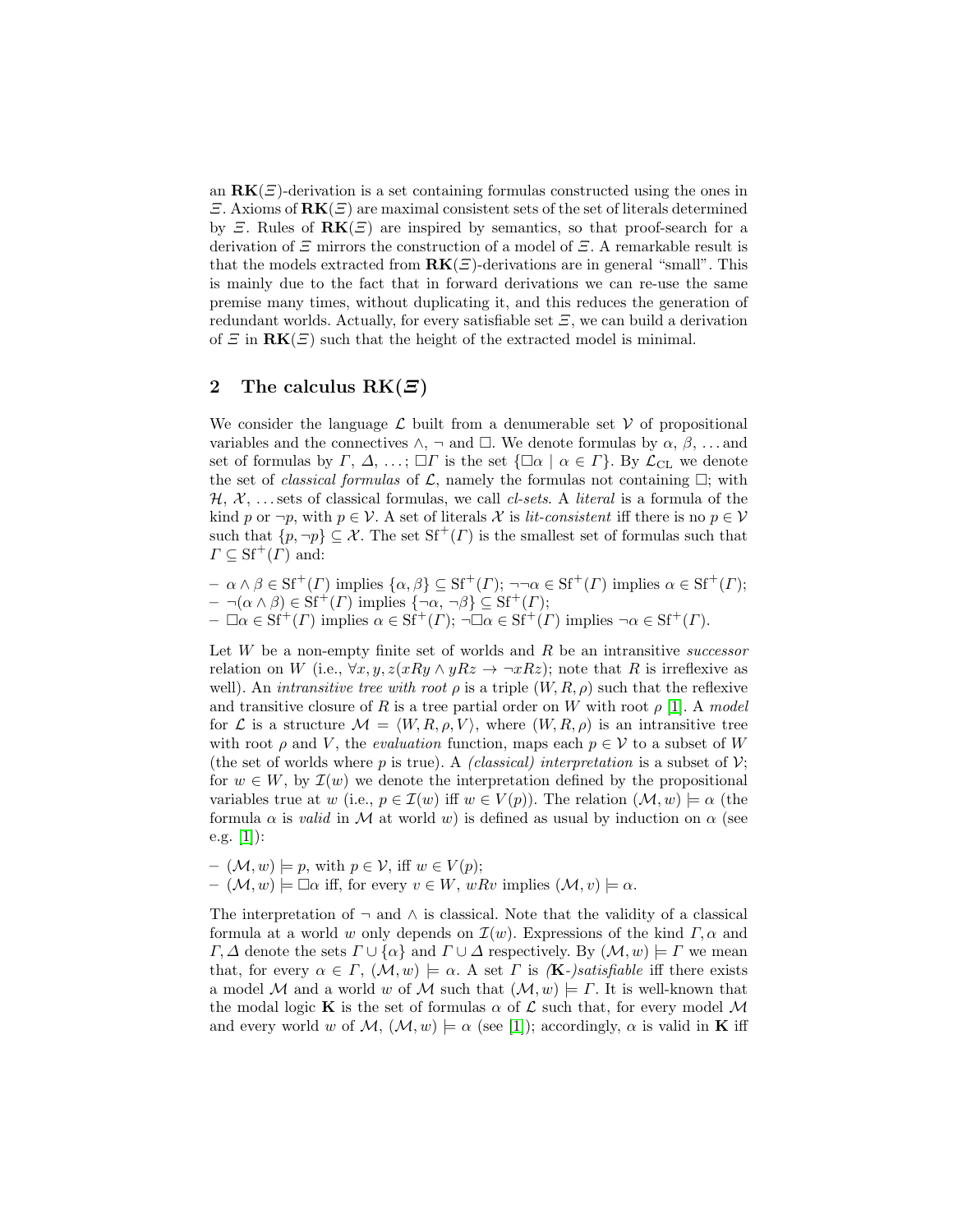$\overline{\chi}$  Lit  $\chi$  is a maximal lit-consistent subset of Sf<sup>+</sup>(*Ξ*)

$$
\begin{array}{c}\nT, \alpha, \beta \longrightarrow \mathcal{T}, \neg \alpha_k \longrightarrow \mathcal{T}, \neg \alpha_k \longrightarrow \mathcal{T}, \neg \alpha_k \longrightarrow \mathcal{T}, \neg \alpha_k \longrightarrow \mathcal{T}, \neg \alpha_k \longrightarrow \mathcal{T}, \alpha \longrightarrow \mathcal{T}, \alpha \longrightarrow \mathcal{T}, \alpha \longrightarrow \mathcal{T}, \alpha \longrightarrow \mathcal{T}, \alpha \longrightarrow \mathcal{T}, \alpha \longrightarrow \mathcal{T}, \alpha \longrightarrow \mathcal{T}, \alpha \longrightarrow \mathcal{T}, \alpha \longrightarrow \mathcal{T}, \alpha \longrightarrow \mathcal{T}, \alpha \longrightarrow \mathcal{T}, \alpha \longrightarrow \mathcal{T}, \alpha \longrightarrow \mathcal{T}, \alpha \longrightarrow \mathcal{T}, \alpha \longrightarrow \mathcal{T}, \alpha \longrightarrow \mathcal{T}, \alpha \longrightarrow \mathcal{T}, \alpha \longrightarrow \mathcal{T}, \alpha \longrightarrow \mathcal{T}, \alpha \longrightarrow \mathcal{T}, \alpha \longrightarrow \mathcal{T}, \alpha \longrightarrow \mathcal{T}, \alpha \longrightarrow \mathcal{T}, \alpha \longrightarrow \mathcal{T}, \alpha \longrightarrow \mathcal{T}, \alpha \longrightarrow \mathcal{T}, \alpha \longrightarrow \mathcal{T}, \alpha \longrightarrow \mathcal{T}, \alpha \longrightarrow \mathcal{T}, \alpha \longrightarrow \mathcal{T}, \alpha \longrightarrow \mathcal{T}, \alpha \longrightarrow \mathcal{T}, \alpha \longrightarrow \mathcal{T}, \alpha \longrightarrow \mathcal{T}, \alpha \longrightarrow \mathcal{T}, \alpha \longrightarrow \mathcal{T}, \alpha \longrightarrow \mathcal{T}, \alpha \longrightarrow \mathcal{T}, \alpha \longrightarrow \mathcal{T}, \alpha \longrightarrow \mathcal{T}, \alpha \longrightarrow \mathcal{T}, \alpha \longrightarrow \mathcal{T}, \alpha \longrightarrow \mathcal{T}, \alpha \longrightarrow \mathcal{T}, \alpha \longrightarrow \mathcal{T}, \alpha \longrightarrow \mathcal{T}, \alpha \longrightarrow \mathcal{T}, \alpha \longrightarrow \mathcal{T}, \alpha \longrightarrow \mathcal{T}, \alpha \longrightarrow \mathcal{T}, \alpha \longrightarrow \mathcal{T}, \alpha \longrightarrow \mathcal{T}, \alpha \longrightarrow \mathcal{T}, \alpha \longrightarrow \mathcal{T}, \alpha \longrightarrow \mathcal{T}, \alpha \longrightarrow \mathcal{T}, \alpha \longrightarrow \mathcal{T}, \alpha \longrightarrow \mathcal{T}, \alpha \longrightarrow \mathcal{T}, \alpha \longrightarrow \mathcal{T}, \alpha \longrightarrow \mathcal{T}, \alpha \longrightarrow \mathcal{T}, \alpha \longrightarrow \mathcal{T}, \alpha \longrightarrow \mathcal{T}, \alpha \longrightarrow \mathcal{T}, \alpha \longrightarrow \mathcal{T}, \alpha \longrightarrow \mathcal{T}, \alpha \longrightarrow \mathcal{T}, \alpha \longrightarrow \mathcal{T}, \alpha \longrightarrow \mathcal{T}, \alpha \longrightarrow \mathcal{T}, \alpha \longrightarrow \mathcal{T}, \alpha \longrightarrow \mathcal{T}, \alpha \longrightarrow \mathcal{T}, \alpha \longrightarrow \mathcal{T}, \alpha \
$$

#### Fig. 1. The calculus  $RK(\mathcal{Z})$ .

<span id="page-2-0"></span>the set  $\{\neg \alpha\}$  is not satisfiable. In this paper we present a forward calculus to constructively prove the satisfiability of a set of formulas.

The calculus  $\mathbf{R}\mathbf{K}(\mathbf{E})$  is a forward refutation calculus to prove that a finite nonempty set  $\Xi$  of formulas of  $\mathcal L$  is satisfiable, meaning that the formula  $\neg(\bigwedge \Xi)$ is not valid in K. In forward calculi proof-search starts from axioms and rules are applied from premises to the conclusion (forward direction). The rules are displayed in Fig. [1.](#page-2-0) Axioms of  $\mathbf{R}\mathbf{K}(\mathbf{E})$ , introduced by the axiom rule Lit, are the cl-sets X such that X is a maximal lit-consistent subset of  $Sf^+(\mathcal{E})$ , namely: there is no lit-consistent set  $\mathcal{Y}$  such that  $\mathcal{X} \subset \mathcal{Y} \subseteq \mathrm{Sf}^+(\mathcal{Z})$ . Cl-rules are standard refutation rules for classical connectives; they introduce a formula of the kind  $\alpha \wedge \beta$ ,  $\neg(\alpha \wedge \beta)$  and  $\neg\neg \alpha$ . To get termination, we only admit rule applications generating formulas in  $Sf^+(E)$ : this motivates the side condition on the application of cl-rules. Join rules  $\bowtie$  and  $\bowtie$ <sub>0</sub> allow one to introduce formulas of the kind  $\Box \alpha$  and  $\neg \Box \alpha$ . The rule  $\bowtie$  has  $n + 1 \geq 2$  premises, where at least one premise  $\mathcal{H}$ is a cl-set. Rule  $\bowtie$ <sub>0</sub> is the degenerated instance of  $\bowtie$  only having the premise H. In both cases, the formulas introduced by the rule applications must belong to  $Sf^+(\Xi)$  (see the definition of the  $\llbracket . \rrbracket$  operator). An  $RK(\Xi)$ -derivation of  $\Delta$  is a derivation in  $\mathbf{RK}(\Xi)$  with the set  $\Delta$  as root. A set  $\Gamma$  is provable in  $\mathbf{RK}(\Xi)$  iff there exists an  $\mathbf{R}\mathbf{K}(\Xi)$ -derivation  $\tau$  of  $\Delta$  such that  $\Gamma \subseteq \Delta$ ; we also say that  $\Gamma$ is proved by  $\tau$ .

#### Soundness

Given an  $\mathbf{R}\mathbf{K}(\Xi)$ -derivation  $\tau$  of  $\Delta$ , we can build a **K**-model satisfying  $\Delta$ ; this proves the soundness  $\mathbf{R}\mathbf{K}(\mathbf{E})$ . The height of  $\tau$ , denoted  $h(\tau)$ , is the maximum distance from the root of  $\tau$  and an axiom sequent of  $\tau$ . We define the structure  $Mod(τ)$  inductively on the height of  $τ$ .

– If  $h(\tau) = 0$ , then  $\tau$  only consists of an application of Lit and  $\Delta$  is a maximal lit-consistent subset of Sf<sup>+</sup>(Ξ). We set Mod(τ) =  $\langle \{\rho\}, \emptyset, \rho, V \rangle$ , where  $\emptyset$  is the empty successor relation and  $V(p) = \{\rho\}$  if  $p \in \Delta$  and  $V(p) = \emptyset$  otherwise.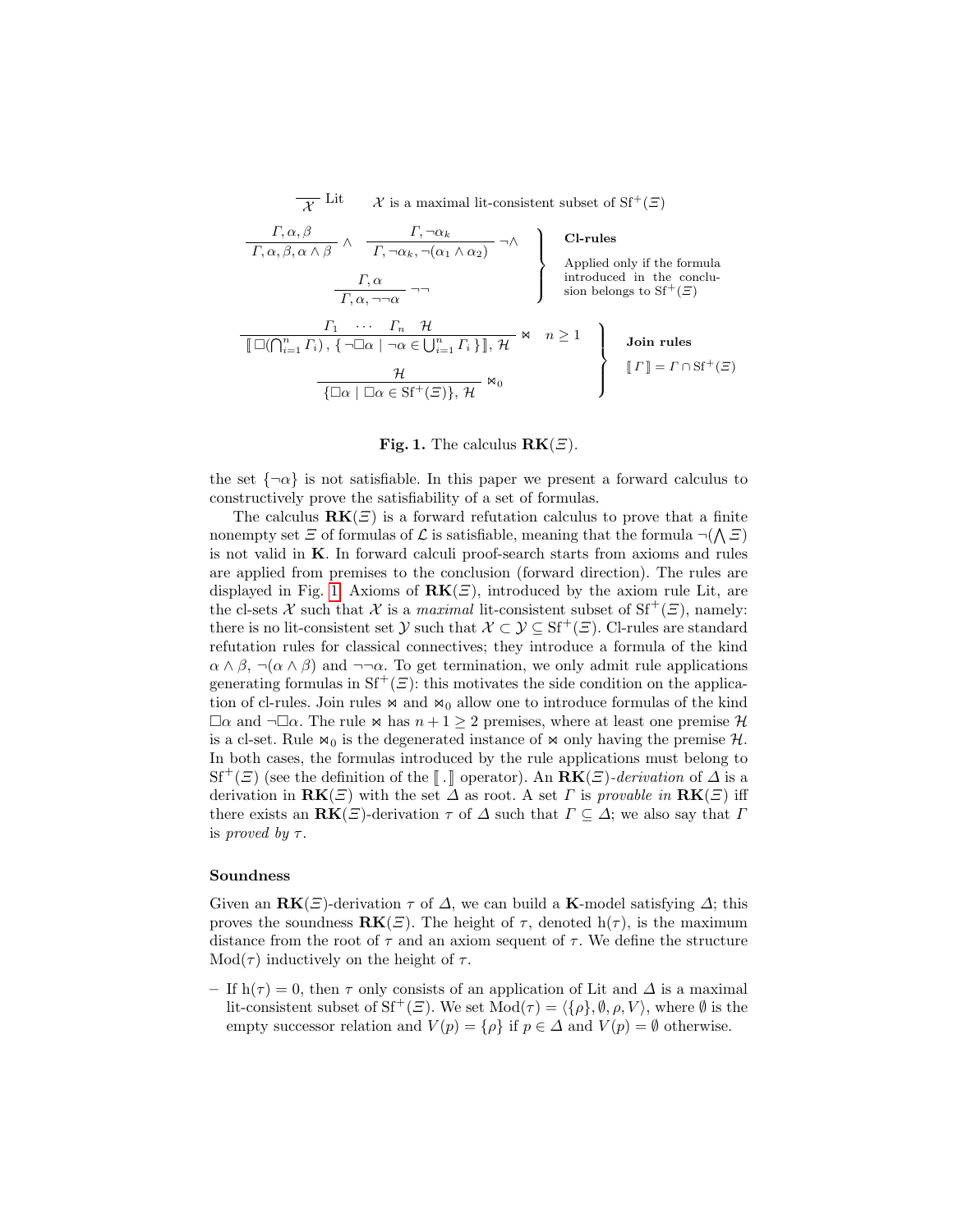– If  $h(\tau) > 0$ , let R be the rule applied at the root of  $\tau$ .

- (1) If  $\mathcal R$  is a cl-rule or  $\mathcal R = \mathsf{M}_0$ , let  $\tau'$  be the immediate subderivation of  $\tau$ . Then  $Mod(\tau) = Mod(\tau')$ . Note that, if  $\tau$  is a derivation of a cl-set  $\mathcal{H}$ ,  $\tau$  only consists of one instance of Lit followed by instances of cl-rules, accordingly  $Mod(τ)$  consists of a single world.
- (2) Otherwise,  $\mathcal{R} = \mathbb{R}$ . Let  $\tau_i$  be the subderivations with root  $\Gamma_i$  and  $\tau_{n+1}$  the one with root H; let  $Mod(\tau_i) = \langle W_i, R_i, \rho_i, V_i \rangle$   $(1 \leq i \leq n+1)$ . Since H is a cl-set, as discussed in Point (1), we have  $W_{n+1} = {\rho}.$  Without loss of generality, we assume that the  $W_j$ 's are pairwise disjoint. We set  $Mod( \tau ) = \langle W, R, \rho, V \rangle$  where:

$$
W = \bigcup_{i=1}^{n+1} W_i, \qquad V = \bigcup_{i=1}^{n+1} V_i, \qquad R = \bigcup_{i=1}^{n} (R_i \cup \{(\rho, \rho_i)\})
$$

It is easy to check that  $Mod( \tau )$  is a well-defined model. Moreover, proceeding by induction on the height of  $\tau$  one can prove:

**Theorem 1 (Soundness of RK** $(\Xi)$ ). Let  $\tau$  be an **RK** $(\Xi)$ -derivation of  $\Delta$  and  $\rho$  be the root of Mod(τ). Then  $(\text{Mod}(\tau), \rho) \models \Delta$ .

#### Completeness

We prove that the calculus  $\mathbf{R}\mathbf{K}(\mathcal{Z})$  is complete, namely: if  $\mathcal{Z}$  is a finite satisfiable set, then  $\Xi$  is provable in  $\mathbf{R}\mathbf{K}(\Xi)$ . We give a constructive proof by exhibiting how to build an  $\mathbf{R}\mathbf{K}(\Xi)$ -derivation  $\tau$  of  $\Delta \supseteq \Xi$  starting from a model  $\mathcal{M} =$  $\langle W, R, \rho, V \rangle$  of  $\Xi$ . The *height* of a world  $w_0 \in W$ , denoted by h $(w_0)$ , is the maximal length of an R-chain  $w_0 R w_1 R w_2 \dots$ ; since  $\langle W, R, \rho \rangle$  is a finite tree, the definition is well-found. The height of  $\mathcal{M}$ , denoted by h( $\mathcal{M}$ ), coincides with h( $\rho$ ). We show that  $h(Mod(\tau)) \leq h(M)$ ; accordingly, we can use  $\mathbf{R}\mathbf{K}(\Xi)$  to generate "small" models of  $E$ . To formalize this, we introduce the following definitions:

–  $\Xi$  is h-satisfiable iff there is a model M of  $\Xi$  such that  $h(\mathcal{M}) \leq h$ .

– If  $\Xi$  is satisfiable,  $h(\Xi)$  is the minimum h such that  $\Xi$  is h-satisfiable.

The rank Rn( $\tau$ ) of an **RK**( $\Xi$ )-derivation  $\tau$  is the maximum number of applications of rule  $\bowtie$  along a branch of  $\tau$ . Formally, let r be the root rule of  $\tau$  and let  $\tau_1, \ldots, \tau_n$  be the immediate subderivations of  $\tau$ . Then:

$$
\text{Rn}(\tau) = \begin{cases} 0 & \text{if } r \text{ is the axiom rule Lit} \\ c + \max\{\text{Rn}(\tau_1), \dots, \text{Rn}(\tau_n)\} & \text{otherwise.} \end{cases} \quad c = \begin{cases} 1 & \text{if } r = \bowtie \\ 0 & \text{otherwise.} \end{cases}
$$

Note that  $h(\text{Mod}(\tau)) = \text{Rn}(\tau)$ . In the proof of next lemma we show how to build a derivation of a satisfiable set. Note that Theorem [2](#page-4-0) immediately follows from Lemma [1.](#page-3-0) By  $|\Gamma|$  we denote the number of symbols occurring in  $\Gamma$ .

<span id="page-3-0"></span>**Lemma 1.** Let  $\Xi$  be a finite set of formulas and let  $\Gamma \subseteq \mathrm{Sf}^+(\Xi)$  be a hsatisfiable set. Then, there exists an  $\mathbf{R}\mathbf{K}(\Xi)$ -derivation  $\tau$  of  $\Delta$  such that  $\Gamma \subseteq \Delta$ and  $\text{Rn}(\tau) \leq h$ . Moreover,  $\Gamma \subseteq \mathcal{L}_{\text{CL}}$  implies  $\Delta \subseteq \mathcal{L}_{\text{CL}}$ .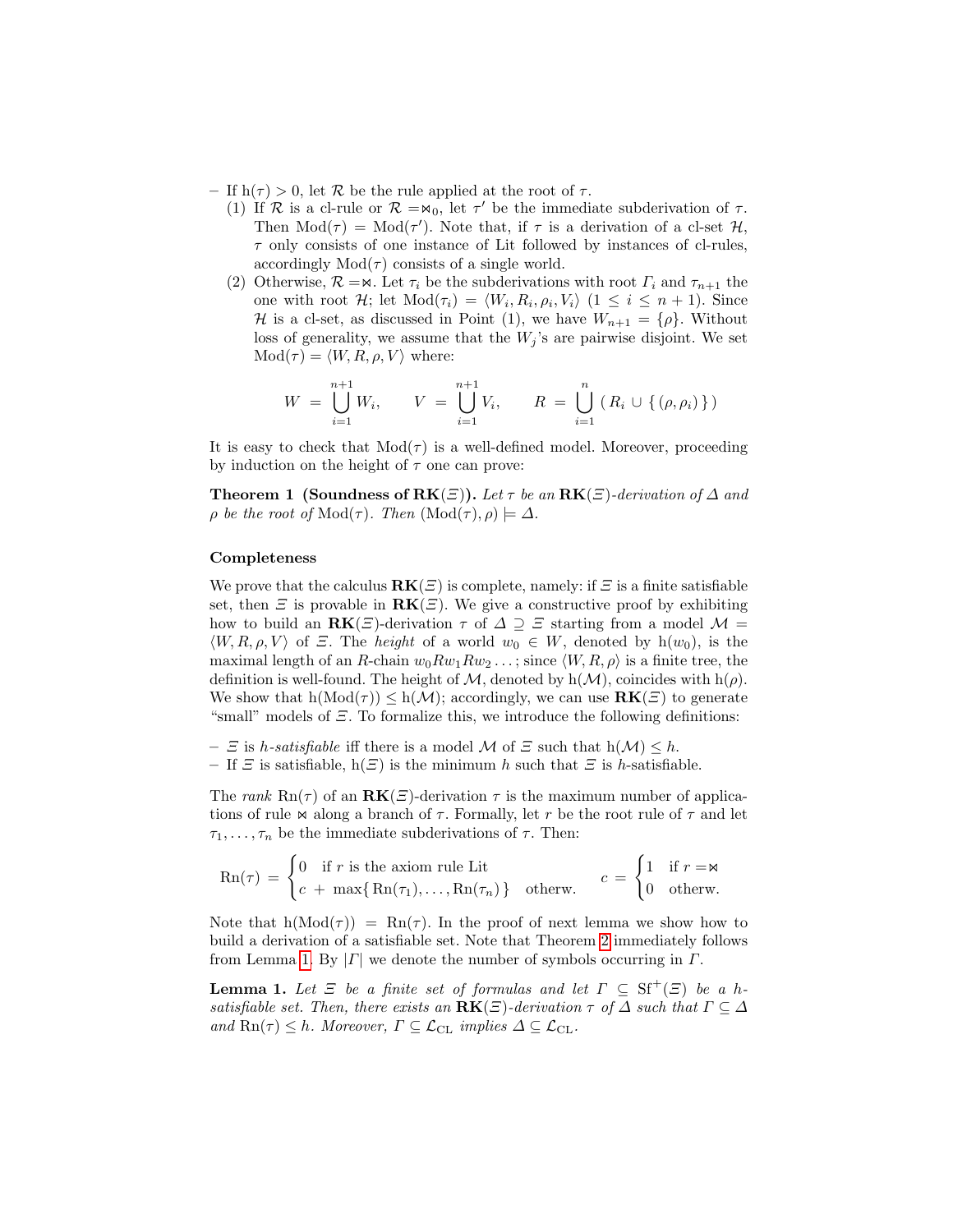*Proof.* We prove the assertion by induction hypothesis (IH) on  $|\Gamma|$ . Since  $\Gamma$ is h-satisfiable, there exists a model  $\mathcal{M} = \langle W, R, \rho, V \rangle$  and  $w \in W$  such that  $(\mathcal{M}, w) \models \Gamma$  and  $h(w) \leq h$ . We proceed through a case analysis, only detailing some representative cases.

Case 1: Γ only contains literals.

Let X be the set of literals  $l \in \mathrm{Sf}^+(E)$  such that  $(\mathcal{M}, w) \models l$ . Then, X is a maximal lit-consistent subset of  $Sf^+(E)$ , hence X is an axiom of  $RK(E)$ . Since  $\Gamma \subseteq \mathcal{X} \subseteq \mathcal{L}_{\text{CL}}$ , the assertion holds.

Case 2:  $\Gamma = \neg(\alpha_1 \wedge \alpha_2), \Gamma_0$ , with  $\neg(\alpha_1 \wedge \alpha_2) \notin \Gamma_0$ . Since  $(\mathcal{M}, w) \models \neg(\alpha_1 \land \alpha_2)$ , there exists  $k \in \{1, 2\}$  such that  $(\mathcal{M}, w) \models \neg \alpha_k$ . Let  $\Gamma_k = \Gamma_0 \cup \{\neg \alpha_k\}$ ; note that  $(\mathcal{M}, w) \models \Gamma_k$ , hence  $\Gamma_k$  is h-satisfiable. Since  $|{\Gamma}_k| < |{\Gamma}|$  and  ${\Gamma}_k \subseteq \mathrm{Sf}^+(\varXi)$ , by (IH) there exists an  $\mathbf{R}\mathbf{K}(\varXi)$ -derivation  $\tau_k$  of  $\Delta_k$  such that  $\Gamma_k \subseteq \Delta_k$  and  $\text{Rn}(\tau_k) \leq h$ . Let  $\tau$  be:

$$
\vdots \tau_k
$$
  
\n
$$
\neg \alpha_k, \Gamma_0, \Theta_k
$$
  
\n
$$
\Delta = \neg(\alpha_1 \land \alpha_2), \Gamma_0, \Theta_k
$$
  
\n
$$
\Theta_k = \Delta_k \setminus \Gamma_k
$$

Since  $\Gamma \subseteq \Delta$  and  $\text{Rn}(\tau) = \text{Rn}(\tau_k) \leq h$ , the assertion holds. Moreover, if  $\Gamma \subseteq$  $\mathcal{L}_{\text{CL}}$ , by (IH) we get  $\Delta_k \subseteq \mathcal{L}_{\text{CL}}$ , hence  $\Delta \subseteq \mathcal{L}_{\text{CL}}$ .

Case 3:  $\Gamma = \Box \Theta$ ,  $\neg \Box \alpha_1, \dots, \neg \Box \alpha_n$ , H, with  $n \geq 1$ . Let  $j \in \{1, \ldots, n\}$  and  $\Gamma_j = \Theta \cup \{\neg \alpha_j\}$ . Since  $(\mathcal{M}, w) \models \neg \Box \alpha_j$ , there exists  $w_j \in W$  such that  $wRw_j$  and  $(\mathcal{M}, w_j) \models \neg \alpha_j$ . We also have  $(\mathcal{M}, w_j) \models \Theta$ , hence  $\Gamma_i$  is  $h(w_i)$ -satisfiable. Since  $|\Gamma_i| < |\Gamma|$  and  $\Gamma_i \subseteq Sf^+(\Xi)$ , by (IH) there exists an  $\mathbf{RK}(\Xi)$ -derivation  $\tau_j$  of  $\Delta_j$  such that  $\Gamma_j \subseteq \Delta_j$  and  $\mathbf{Rn}(\tau_j) \leq h(w_j)$ , hence  $\text{Rn}(\tau_i) < h$ . Since H is h-satisfiable (indeed,  $(\mathcal{M}, w) \models \mathcal{H}$ ) and  $\mathcal{H} \subseteq \mathcal{L}_{\text{CL}}$ and  $|\mathcal{H}| < |\Gamma|$ , by (IH) there exists an  $\mathbf{R}\mathbf{K}(\Xi)$ -derivation  $\tau_c$  of G such that  $\mathcal{H} \subseteq \mathcal{G} \subseteq \mathcal{L}_{\text{CL}}$ . We can define  $\tau$  as follows:

$$
\begin{array}{rcl}\n\vdots & \tau_j & \vdots & \tau_c & 1 \leq j \leq n \\
\ldots & \Theta, \neg \alpha_j, \Upsilon_j & \ldots & \mathcal{H}, \mathcal{U} & \Upsilon_j = \Delta_j \setminus \Gamma_j \\
\Delta = \Box \Theta, \neg \Box \alpha_1, \ldots, \neg \Box \alpha_n, \mathcal{H}, \Sigma & \mathcal{U} = \mathcal{G} \setminus \mathcal{H}\n\end{array}
$$

where we leave understood the formulas in the (possibly empty) set  $\Sigma$ . We have  $\Gamma \subseteq \Delta$ . Note that  $\tau_c$  cannot contain applications of rule  $\kappa$ , hence  $\text{Rn}(\tau_c) = 0$ . This implies that  $\text{Rn}(\tau) = m+1$ , where m is the maximum  $\text{Rn}(\tau_i)$ . Since  $m < h$ , we get  $\text{Rn}(\tau) \leq h$ , and this concludes the proof of this case.

As a consequence of the previous lemma we get:

<span id="page-4-0"></span>**Theorem 2 (Completeness of RK** $(\Xi)$ ). Let  $\Xi$  be a finite set of satisfiable formulas. Then, there exists an  $\mathbf{R}\mathbf{K}(\Xi)$ -derivation  $\tau$  of  $\Delta \subseteq \Xi$  such that such that  $h(Mod(\tau)) \leq h(\Xi)$ .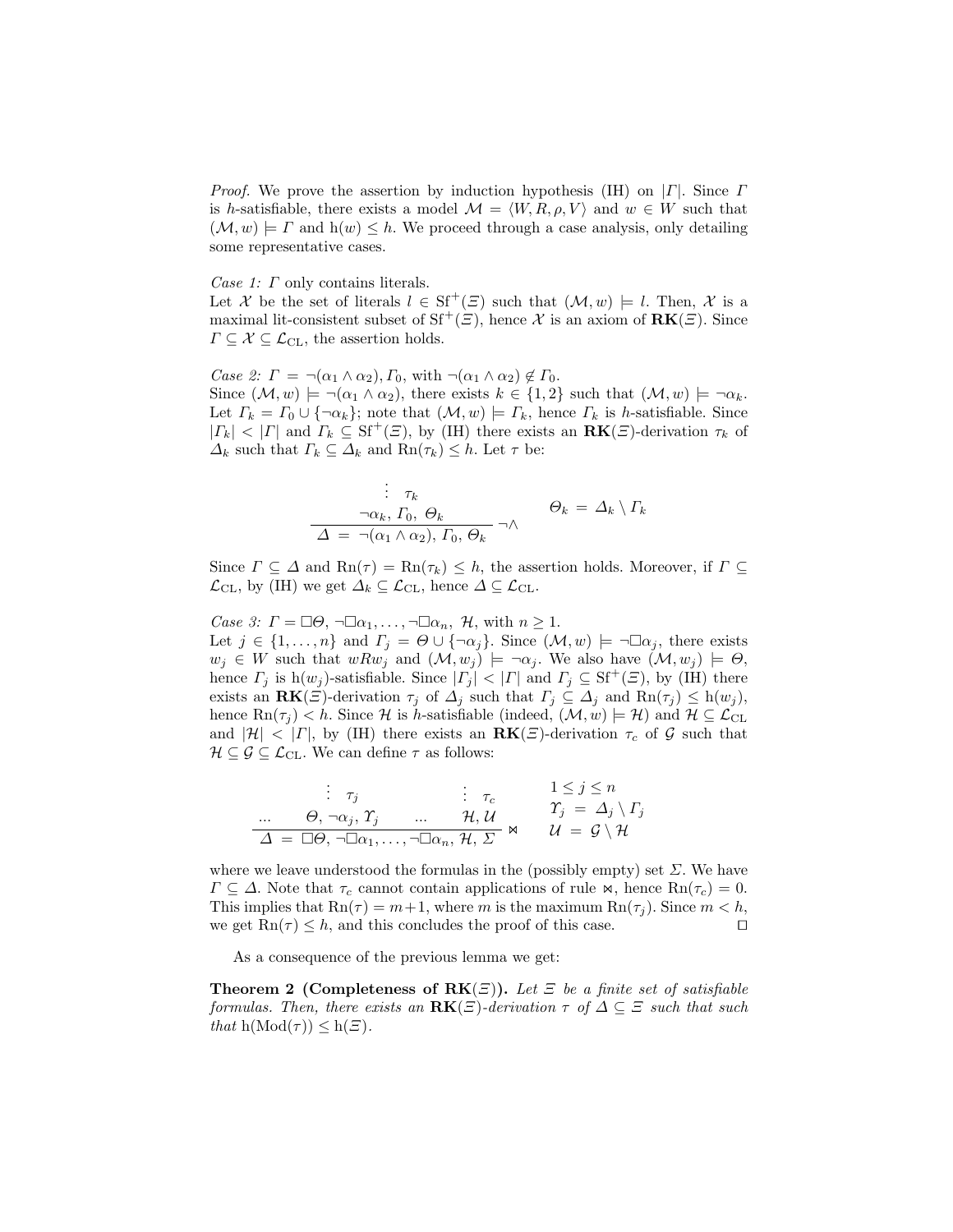

Fig. 2. Example 1

#### <span id="page-5-1"></span>Examples

Let  $\alpha = \Box p \wedge \Box \Box p$ . Note that  $\alpha$  corresponds to the negation of the transitivity axiom (4)  $\Box p \rightarrow \Box \Box p$ . It is well-known that (4) is not valid in **K**, hence  $\Xi_1 = {\alpha}$ is satisfiable. We populate the database DB of sets provable in  $\mathbf{R}\mathbf{K}(\mathcal{Z}_1)$  according with the naive recipe of  $[3]$ ; the obtained DB is displayed in Fig [2](#page-5-1) (for the sake of conciseness, we only show the sets needed to get the goal  $\Xi_1$ ). We start by inserting the axioms  $(1)$  and  $(2)$ ; then we enter a loop where, at each iteration, we apply the rules to the set collected in previous steps. The iterations stop when, either a superset of the goal is generated (as in our example) or the database saturates (no more new sequents can be generated). The tree-like structure is given by derivation  $\tau_1$ . As for the model  $Mod(\tau_1)$ , the world  $w_i$  is generated by the rule applied to get the sequent  $(i)$  in the database, an arrow from  $w_i$  to  $w_j$  indicates that  $w_i R w_j$ , while the interpretation  $\mathcal{I}(w_i)$  associated with  $w_i$  is displayed after the colon (hence  $\mathcal{I}(w_1) = \mathcal{I}(w_4) = \emptyset$  and  $\mathcal{I}(w_3) = \{p\}$ ). It is easy to check that  $(\text{Mod}(\tau_1), w_4) \models \alpha$ . We conclude that  $\text{Mod}(\tau_1)$  is a model of  $\{\alpha\}$ and a countermodel for the transitivity axiom. We remark that  $h(Mod(\tau_1)) = 2$ , which is the minimal height of a model of  $\Xi_1$ .

A more significant example is given in Fig. [3,](#page-6-1) where we show an  $\mathbf{RK}(\mathcal{Z}_2)$ derivation of a satisfiable set  $\mathcal{Z}_2$  (read  $\Diamond$  as  $\neg \Box \neg$ ) and the related model.

# 3 Future work

We have presented the naive forward proof-search strategy; we leave as future work the investigation of clever strategies (e.g., the use of subsumption to reduce redundancies) and the implementation of the calculus exploiting the full-fledged Java Framework JTabWb [\[5\]](#page-6-2). In this paper we only focus on  $\mathbf{K}$ ; we plan to extend the techniques here introduced to other modal logics.

### References

- <span id="page-5-0"></span>1. A. Chagrov and M. Zakharyaschev. Modal Logic. Oxford Univ. Press, 1997.
- 2. K. Chaudhuri, F. Pfenning, and G. Price. A logical characterization of forward and backward chaining in the inverse method. In U. Furbach et al., editor, IJCAR 2006, volume 4130 of LNCS, pages 97–111. Springer, 2006.